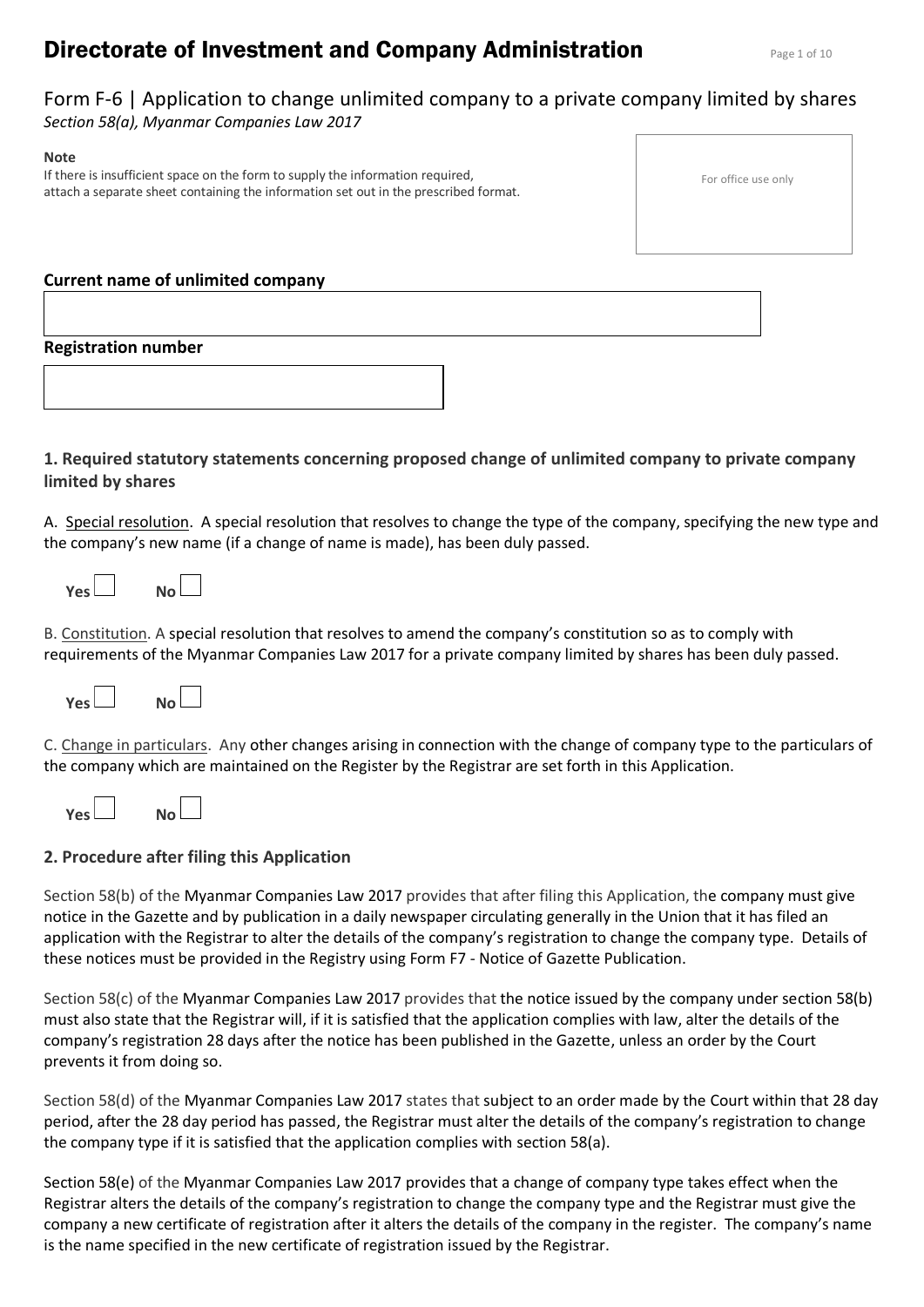### **3. Proposed new name of company**

*Note: must have "Limited" or "Ltd." as the last word of its name*

#### **Proposed name of company in English (required)**

### **Proposed name of company in Myanmar language (optional)**

If the proposed name of company is identical to, or closely resembles, the name of a company which is already registered, the name can only be used if the other company is in the course of being dissolved and a copy of the dissolving company's consent is attached to this Application, if applicable.

# **4. Upon the change the company will be a foreign company:** Yes

*A "foreign company" means a company incorporated in the Union in which an overseas corporation or other foreign person (or combination of them) owns or controls, directly or indirectly, an ownership interest of more than thirty-five per cent.*

# **5. Upon re-registration the company will be a small company: Yes**  $\Box$  **No**

*A "small company" means a company, other than a public company or subsidiary of a public company, which satisfies the following conditions:* 

*(a) it and its subsidiaries have no more than 30 employees (or such other number as may be prescribed under this Law); and*

*(b) it and its subsidiaries had annual revenue in the prior financial year of less than 50,000,000 Kyats in aggregate (or such other amount as may be prescribed under this Law).*

### **6. Name, address and other information for each director**

#### *By signing this Application, the company affirms that the persons named below are the directors of the company. The company attests that each person named as a director has consented in writing to act in this capacity.*

*Notes 1) The company must hold evidence of each director's written consent with the company records.*

*2) At least one director must be ordinarily resident in the Union.*

- *3) You must provide the name and address for each director in English. You may also provide the name in Myanmar language. 4) If there are more than 3 directors please submit additional pages with this Application that contain the*
- *required information.*

*5) A copy of each director's national registration card (N.R.C) for Myanmar citizens and passport for foreign citizens must be attached to this Application*

# **A. First director**

**Full name in English (required)**

**Former name of this person, if applicable, in English** 

**Full name in Myanmar (optional)**

**Former name of this person, if applicable, in Myanmar language (optional)**

**Nationality N.R.C. (for Myanmar citizens) / Passport (for foreign citizens only)**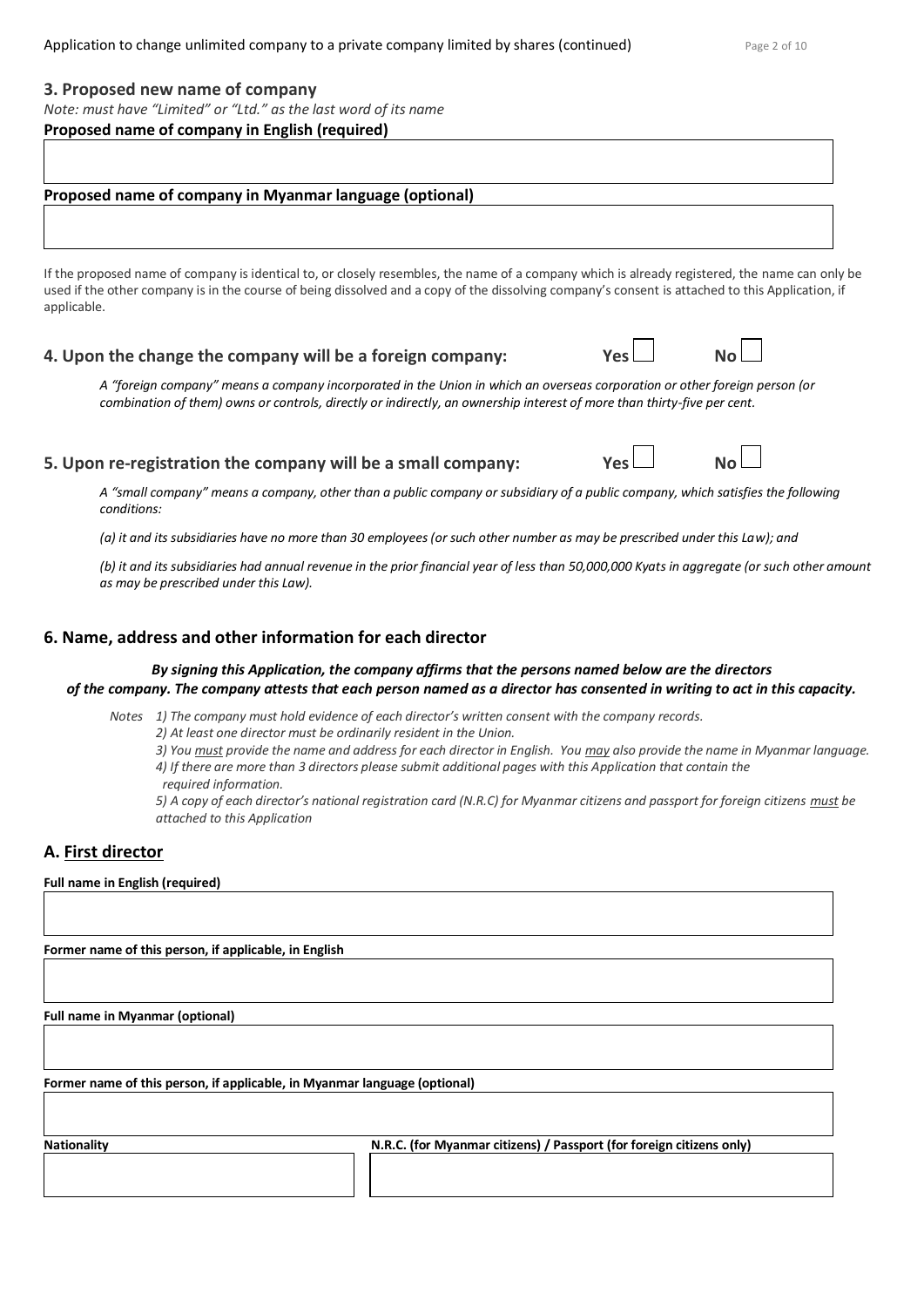# Application to change unlimited company to a private company limited by shares (continued) Page 3 of 10

| Other nationalities, if applicable |                                        |                                                                                  |         |                                                                      |                     |
|------------------------------------|----------------------------------------|----------------------------------------------------------------------------------|---------|----------------------------------------------------------------------|---------------------|
|                                    |                                        |                                                                                  |         |                                                                      |                     |
|                                    |                                        |                                                                                  |         |                                                                      |                     |
|                                    | <b>Business occupation, if any</b>     |                                                                                  |         |                                                                      |                     |
|                                    |                                        |                                                                                  |         |                                                                      |                     |
| Gender                             |                                        | Date of birth                                                                    |         |                                                                      |                     |
| Male                               | Female                                 |                                                                                  |         |                                                                      |                     |
|                                    |                                        |                                                                                  |         |                                                                      |                     |
|                                    |                                        |                                                                                  |         |                                                                      |                     |
|                                    |                                        | Usual residential address for this director in English (required)                |         |                                                                      |                     |
|                                    | Street number and street name          |                                                                                  |         |                                                                      |                     |
|                                    |                                        |                                                                                  |         |                                                                      |                     |
|                                    | Unit, level, etc. (if applicable)      |                                                                                  |         |                                                                      |                     |
|                                    |                                        |                                                                                  |         |                                                                      |                     |
|                                    | Quarter/City/Township                  |                                                                                  |         |                                                                      |                     |
|                                    |                                        |                                                                                  |         |                                                                      |                     |
|                                    |                                        |                                                                                  |         |                                                                      |                     |
|                                    | State/Region                           |                                                                                  | Country |                                                                      | Postcode (optional) |
|                                    |                                        |                                                                                  |         |                                                                      |                     |
|                                    |                                        | Email address (optional, but an email is required to receive notifications)      |         |                                                                      |                     |
|                                    |                                        |                                                                                  |         |                                                                      |                     |
|                                    |                                        |                                                                                  |         |                                                                      |                     |
|                                    |                                        | Phone Number (optional, but a phone number is required to receive notifications) |         |                                                                      |                     |
|                                    |                                        |                                                                                  |         |                                                                      |                     |
|                                    |                                        |                                                                                  |         |                                                                      |                     |
|                                    | <b>B.</b> Second director              |                                                                                  |         |                                                                      |                     |
|                                    | Full name in English (required)        |                                                                                  |         |                                                                      |                     |
|                                    |                                        |                                                                                  |         |                                                                      |                     |
|                                    |                                        |                                                                                  |         |                                                                      |                     |
|                                    |                                        | Former name of this person, if applicable, in English                            |         |                                                                      |                     |
|                                    |                                        |                                                                                  |         |                                                                      |                     |
|                                    | <b>Full name in Myanmar (optional)</b> |                                                                                  |         |                                                                      |                     |
|                                    |                                        |                                                                                  |         |                                                                      |                     |
|                                    |                                        | Former name of this person, if applicable, in Myanmar language (optional)        |         |                                                                      |                     |
|                                    |                                        |                                                                                  |         |                                                                      |                     |
|                                    |                                        |                                                                                  |         |                                                                      |                     |
| <b>Nationality</b>                 |                                        |                                                                                  |         | N.R.C. (for Myanmar citizens) / Passport (for foreign citizens only) |                     |
|                                    |                                        |                                                                                  |         |                                                                      |                     |
|                                    | Other nationalities, if applicable     |                                                                                  |         |                                                                      |                     |
|                                    |                                        |                                                                                  |         |                                                                      |                     |
|                                    |                                        |                                                                                  |         |                                                                      |                     |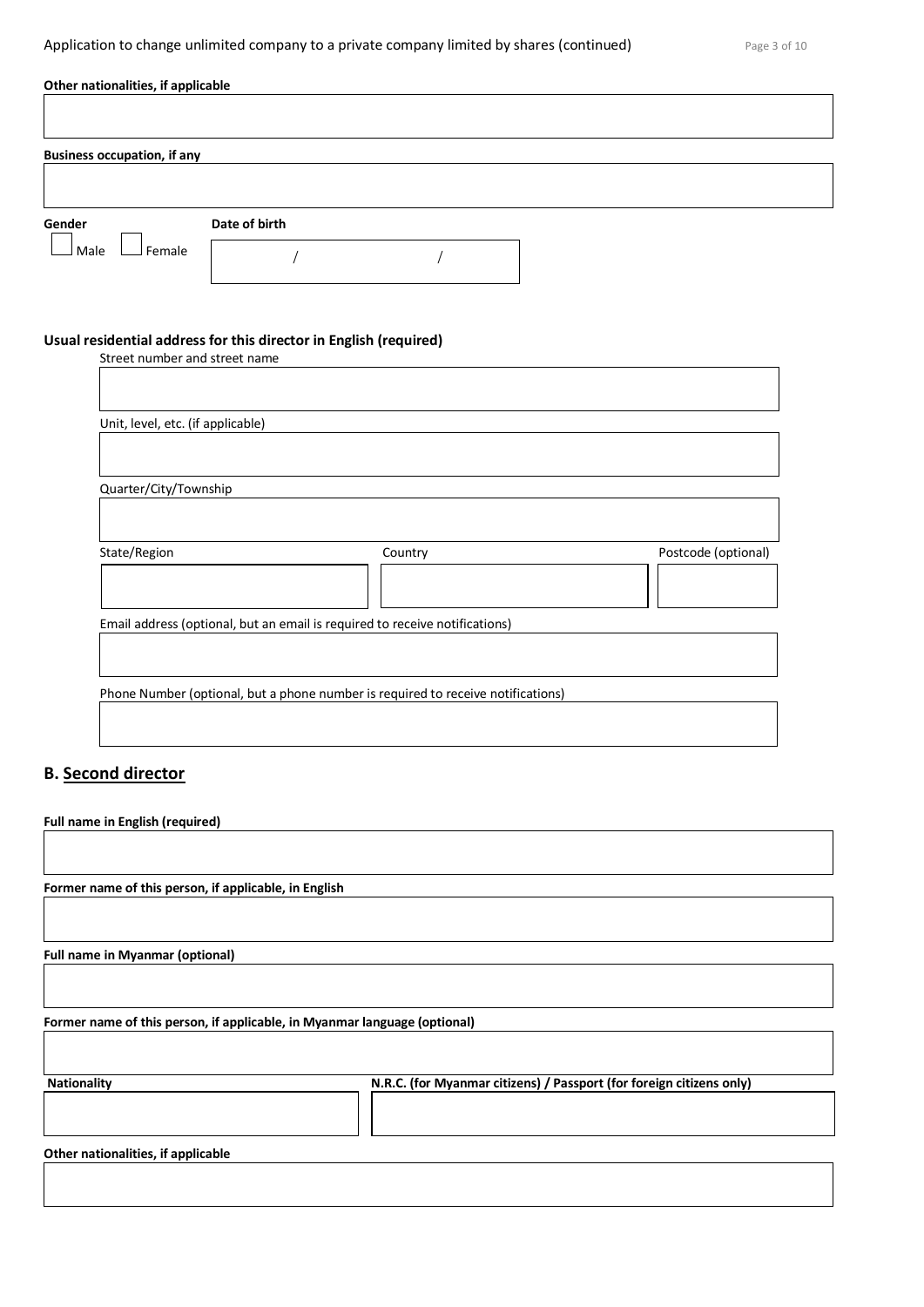| <b>Business occupation, if any</b>                                        |                                   |                                                                                  |  |         |  |                                                                      |  |
|---------------------------------------------------------------------------|-----------------------------------|----------------------------------------------------------------------------------|--|---------|--|----------------------------------------------------------------------|--|
|                                                                           |                                   |                                                                                  |  |         |  |                                                                      |  |
| Gender                                                                    |                                   | Date of birth                                                                    |  |         |  |                                                                      |  |
| Male                                                                      | Female                            |                                                                                  |  |         |  |                                                                      |  |
| Usual residential address for this director in English (required)         |                                   |                                                                                  |  |         |  |                                                                      |  |
|                                                                           |                                   | Street number and street name                                                    |  |         |  |                                                                      |  |
|                                                                           |                                   |                                                                                  |  |         |  |                                                                      |  |
|                                                                           | Unit, level, etc. (if applicable) |                                                                                  |  |         |  |                                                                      |  |
|                                                                           |                                   |                                                                                  |  |         |  |                                                                      |  |
|                                                                           | Quarter/City/Township             |                                                                                  |  |         |  |                                                                      |  |
|                                                                           |                                   |                                                                                  |  |         |  |                                                                      |  |
|                                                                           | State/Region                      |                                                                                  |  | Country |  | Postcode (optional)                                                  |  |
|                                                                           |                                   |                                                                                  |  |         |  |                                                                      |  |
|                                                                           |                                   |                                                                                  |  |         |  |                                                                      |  |
|                                                                           |                                   | Email address (optional, but an email is required to receive notifications)      |  |         |  |                                                                      |  |
|                                                                           |                                   |                                                                                  |  |         |  |                                                                      |  |
|                                                                           |                                   | Phone Number (optional, but a phone number is required to receive notifications) |  |         |  |                                                                      |  |
|                                                                           |                                   |                                                                                  |  |         |  |                                                                      |  |
|                                                                           |                                   |                                                                                  |  |         |  |                                                                      |  |
| C. Third director                                                         |                                   |                                                                                  |  |         |  |                                                                      |  |
| <b>Full name in English (required)</b>                                    |                                   |                                                                                  |  |         |  |                                                                      |  |
|                                                                           |                                   |                                                                                  |  |         |  |                                                                      |  |
|                                                                           |                                   |                                                                                  |  |         |  |                                                                      |  |
| Former name of this person, if applicable, in English                     |                                   |                                                                                  |  |         |  |                                                                      |  |
|                                                                           |                                   |                                                                                  |  |         |  |                                                                      |  |
| <b>Full name in Myanmar (optional)</b>                                    |                                   |                                                                                  |  |         |  |                                                                      |  |
|                                                                           |                                   |                                                                                  |  |         |  |                                                                      |  |
| Former name of this person, if applicable, in Myanmar language (optional) |                                   |                                                                                  |  |         |  |                                                                      |  |
|                                                                           |                                   |                                                                                  |  |         |  |                                                                      |  |
| <b>Nationality</b>                                                        |                                   |                                                                                  |  |         |  | N.R.C. (for Myanmar citizens) / Passport (for foreign citizens only) |  |
|                                                                           |                                   |                                                                                  |  |         |  |                                                                      |  |
| Other nationalities, if applicable                                        |                                   |                                                                                  |  |         |  |                                                                      |  |
|                                                                           |                                   |                                                                                  |  |         |  |                                                                      |  |
| <b>Business occupation, if any</b>                                        |                                   |                                                                                  |  |         |  |                                                                      |  |
|                                                                           |                                   |                                                                                  |  |         |  |                                                                      |  |

Gender **COLLECTION** Date of birth

 $\Box$  Male  $\Box$  Female

/ /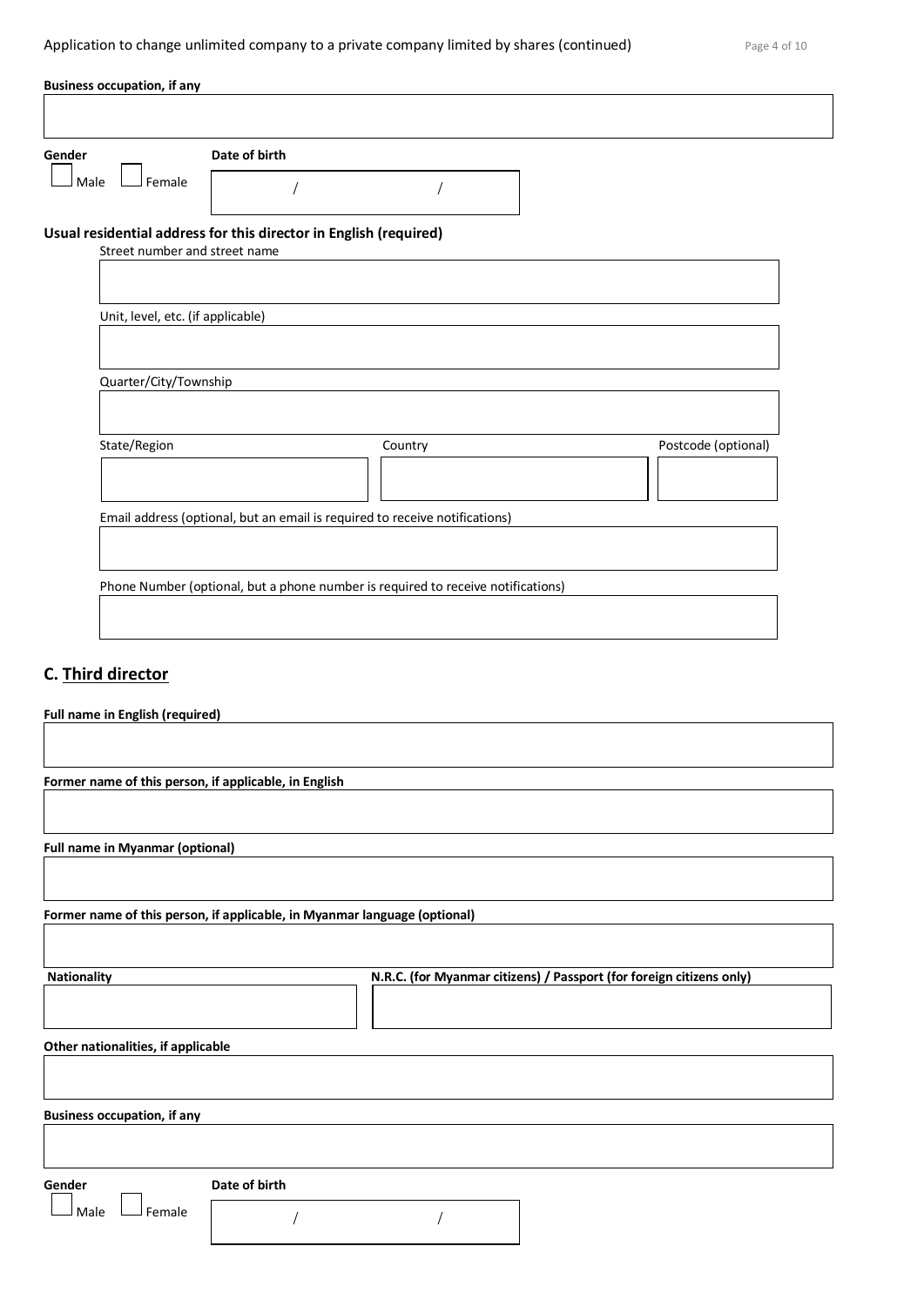#### **Usual residential address for this director in English (required)**

| Street number and street name                                                    |         |                     |
|----------------------------------------------------------------------------------|---------|---------------------|
|                                                                                  |         |                     |
|                                                                                  |         |                     |
| Unit, level, etc. (if applicable)                                                |         |                     |
|                                                                                  |         |                     |
|                                                                                  |         |                     |
|                                                                                  |         |                     |
| Quarter/City/Township                                                            |         |                     |
|                                                                                  |         |                     |
|                                                                                  |         |                     |
| State/Region                                                                     | Country | Postcode (optional) |
|                                                                                  |         |                     |
|                                                                                  |         |                     |
|                                                                                  |         |                     |
| Email address (optional, but an email is required to receive notifications)      |         |                     |
|                                                                                  |         |                     |
|                                                                                  |         |                     |
| Phone Number (optional, but a phone number is required to receive notifications) |         |                     |
|                                                                                  |         |                     |
|                                                                                  |         |                     |
|                                                                                  |         |                     |

### **7. Name, address and other information for secretary, if applicable**

A company may have a secretary, but this is not required.

#### *By signing this Application, the company affirms that the person named below is the secretary of the company. The company attests that the person named as secretary has consented in writing to act in this capacity.*

*Note: 1) The company must hold evidence of the secretary's written consent with the company records. 2) A copy of the secretary's national registration card (N.R.C) for Myanmar citizens and passport for foreign citizens must be attached to this Application.* 

 **Full name in English (required)**

**Former name of this person, if applicable, in English**

**Full name in Myanmar (optional)**

**Former name of this person, if applicable, in Myanmar language (optional)**

**Nationality N.R.C. (for Myanmar citizens) / Passport (for foreign citizens only)**

**Other nationalities, if applicable**

**Business occupation, if any**

**Gender Date of birth**

 $\Box$  Female

/ /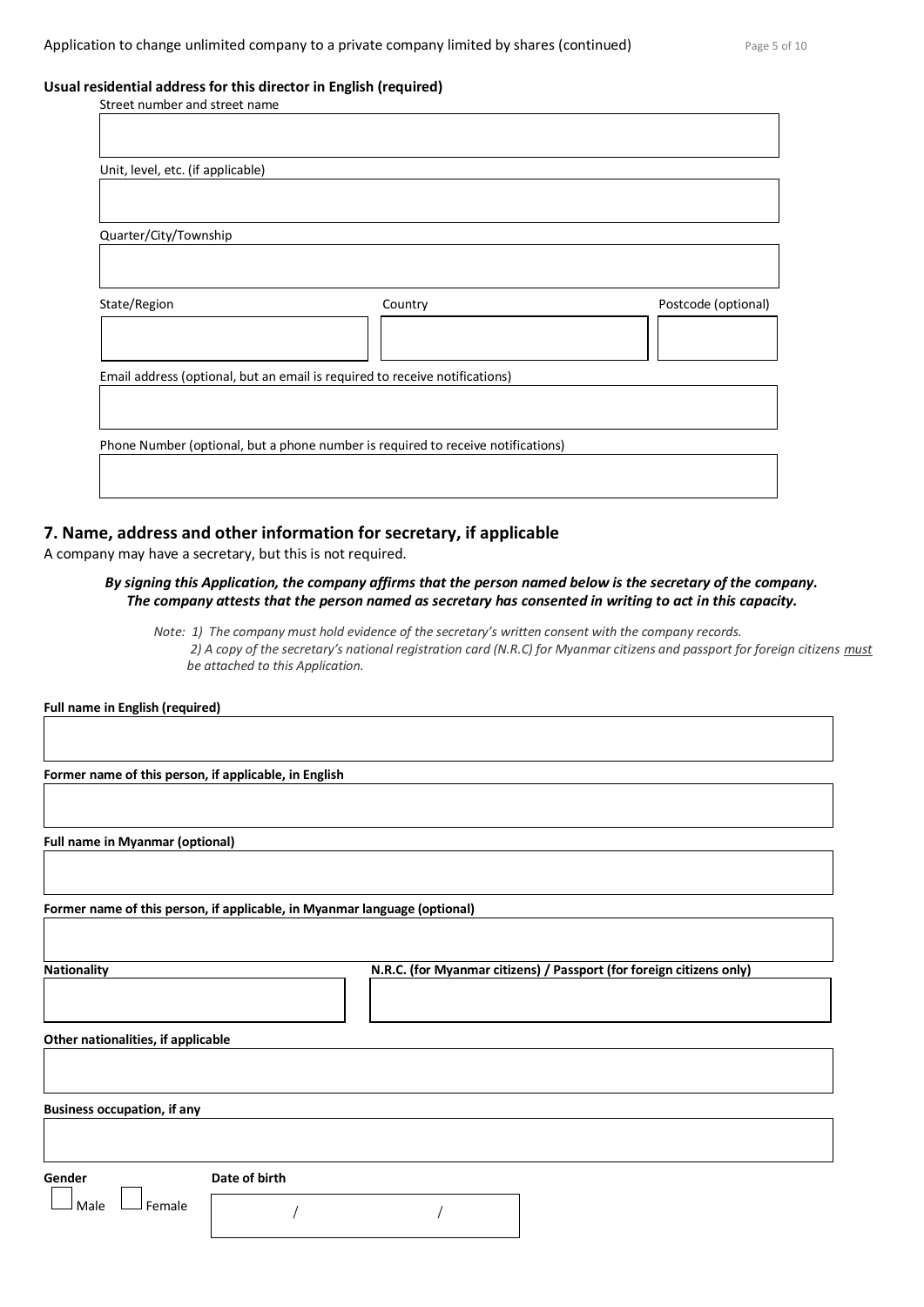#### **Usual residential address in English (required)**

| Street number and street name     |         |                     |
|-----------------------------------|---------|---------------------|
|                                   |         |                     |
|                                   |         |                     |
|                                   |         |                     |
| Unit, level, etc. (if applicable) |         |                     |
|                                   |         |                     |
|                                   |         |                     |
|                                   |         |                     |
| Quarter/City/Township             |         |                     |
|                                   |         |                     |
|                                   |         |                     |
|                                   |         |                     |
| State/Region                      | Country | Postcode (optional) |
|                                   |         |                     |
|                                   |         |                     |
|                                   |         |                     |
|                                   |         |                     |
| Email address                     |         |                     |
|                                   |         |                     |
|                                   |         |                     |
|                                   |         |                     |
| Phone Number                      |         |                     |
|                                   |         |                     |
|                                   |         |                     |
|                                   |         |                     |

# **8. Registered office address in English**

| Street number and street name     |         |                     |
|-----------------------------------|---------|---------------------|
|                                   |         |                     |
|                                   |         |                     |
| Unit, level, etc. (if applicable) |         |                     |
|                                   |         |                     |
|                                   |         |                     |
| Quarter/City/Township             |         |                     |
|                                   |         |                     |
|                                   |         |                     |
| State/Region                      | Country | Postcode (optional) |
|                                   |         |                     |
|                                   |         |                     |
|                                   |         |                     |

# **9. Address of principal place of business in the Union in English (if different to registered office)**

| Street number and street name     |         |                     |
|-----------------------------------|---------|---------------------|
|                                   |         |                     |
| Unit, level, etc. (if applicable) |         |                     |
|                                   |         |                     |
| Quarter/City/Township             |         |                     |
| State/Region                      | Country | Postcode (optional) |
|                                   |         |                     |

# **10. Share capital**

**A. Total number of shares of all classes to be issued by the company:**

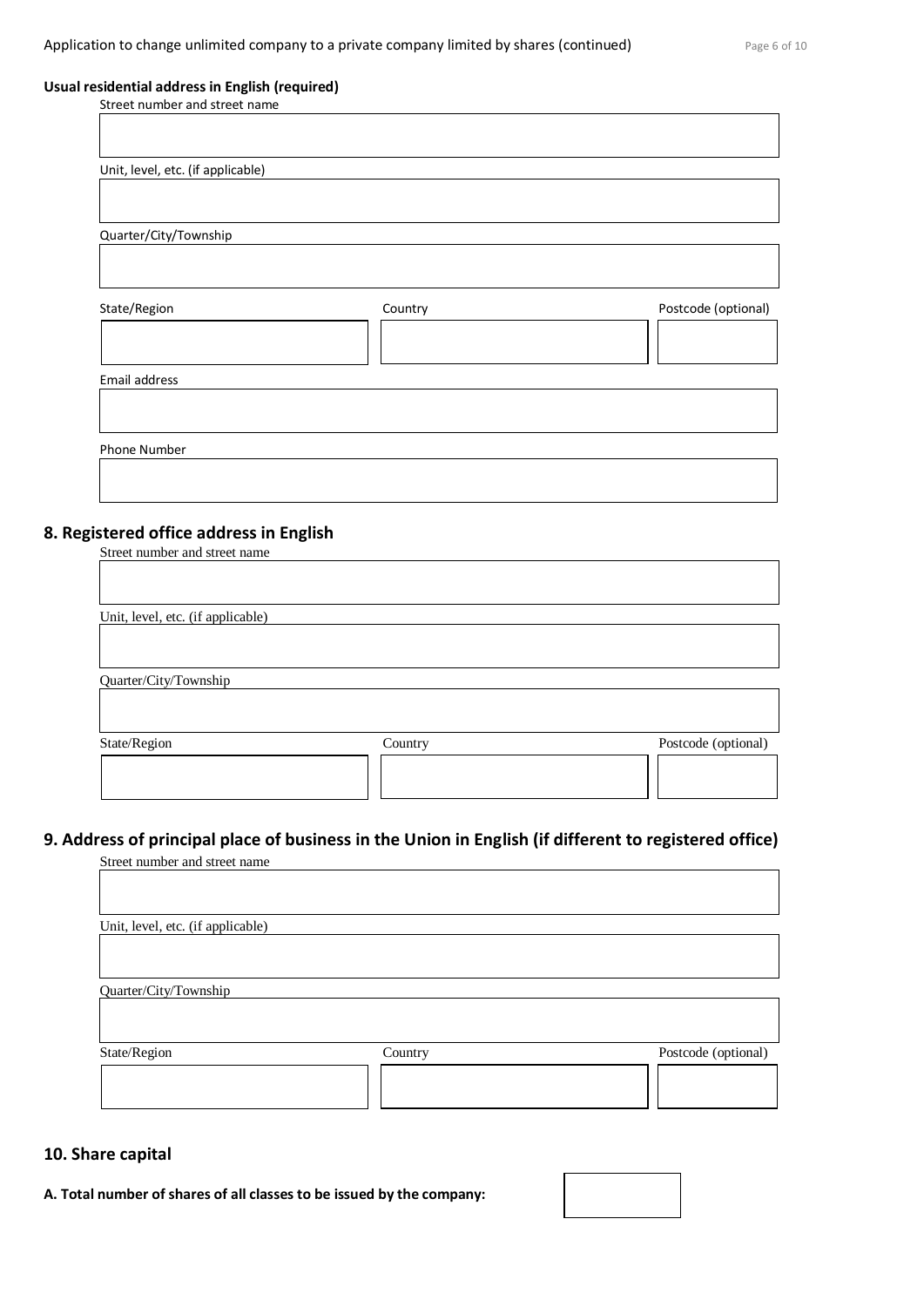| B. The currency in which the company's share capital is to be denominated:<br>(MMK or USD) |  |  |  |
|--------------------------------------------------------------------------------------------|--|--|--|
|                                                                                            |  |  |  |

#### **C. Does the company have an ultimate holding company?** Yes | | No

*This question only applies if the company has a member which is a corporate entity. "Ultimate holding company", in relation to a body corporate, means a body corporate that is a holding company of the first-mentioned body corporate and is itself not a subsidiary of any body corporate.*

#### **Name of ultimate holding company**

| <b>Registration number (if applicable)</b><br>Jurisdiction of incorporation |  |  |  |  |
|-----------------------------------------------------------------------------|--|--|--|--|
|                                                                             |  |  |  |  |
|                                                                             |  |  |  |  |

#### **D. Share capital structure**

| Share class code | Full title of class if not listed in the share | Total number | Total amount paid on | Total amount unpaid |
|------------------|------------------------------------------------|--------------|----------------------|---------------------|
|                  | class code table below                         | of shares    | these shares (if     | on these shares (if |
|                  |                                                |              | applicable)          | applicable)         |
|                  |                                                |              |                      |                     |
|                  |                                                |              |                      |                     |
|                  |                                                |              |                      |                     |

*The following are standard share codes that may be used to complete the table above. If the company will have a class of shares that does not appear in this table below please enter the full title of the class in the space provided above.*

| Share class code | <b>Full title of share class</b> |
|------------------|----------------------------------|
| <b>ORD</b>       | Ordinary                         |
| А                | Class A shares                   |
| B                | Class B shares                   |
|                  | Class C shares                   |
| <b>EMP</b>       | Employee's shares                |
| <b>MGM</b>       | Management shares                |
| <b>RED</b>       | Redeemable shares                |
| PRF              | Preference shares                |
| <b>REDP</b>      | Redeemable-Preference shares     |

#### **11. Members**

#### **Instructions for completing member information**

*If there is insufficient space please attach additional pages with this Application containing the required information.*

### **Number of members**

A private company may have no more than fifty (50) members. However—

a) Shares held by employees of the company do not count towards this 50-members limit; and

b) If two or more persons hold shares jointly, they are treated as one member. For joint members, provide the particulars of each person on a separate sheet and indicate that the shares are jointly held.

#### *By signing this Application, the company attests that each person named as a member has consented in writing to act in this capacity and subscribe for the shares to be allotted to them.*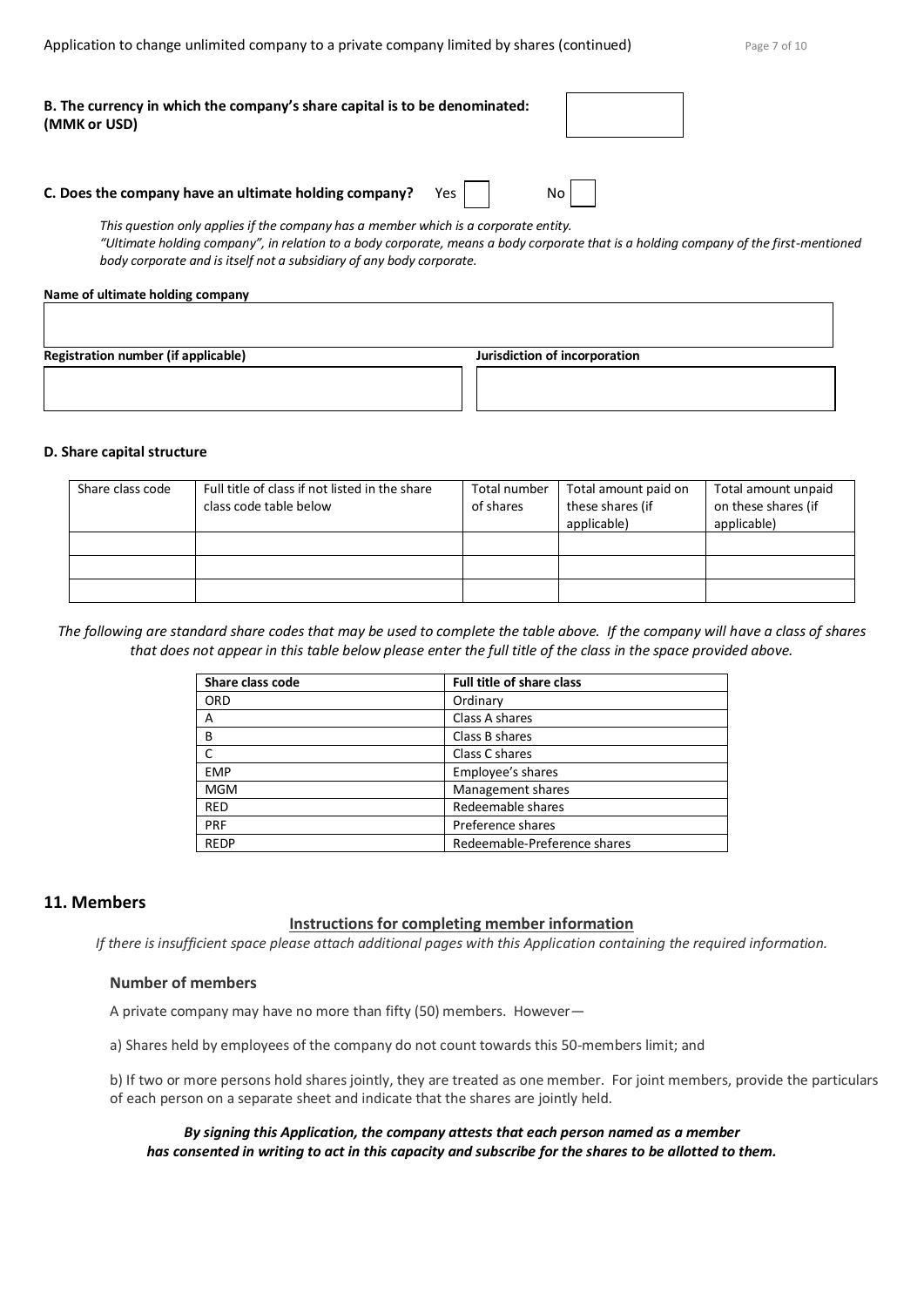# **A. Members that are natural persons**

# **i) First member that is a natural person**

| <b>Nationality</b>                                                    |               | N.R.C. (for Myanmar citizens) / Passport (for foreign citizens only) |  |
|-----------------------------------------------------------------------|---------------|----------------------------------------------------------------------|--|
| Other nationalities, if applicable                                    |               |                                                                      |  |
|                                                                       |               |                                                                      |  |
| Gender<br>Male<br>Female                                              | Date of birth |                                                                      |  |
| <b>Address in English (required)</b><br>Street number and street name |               |                                                                      |  |
|                                                                       |               |                                                                      |  |
|                                                                       |               |                                                                      |  |
| Unit, level, etc. (if applicable)                                     |               |                                                                      |  |
| Quarter/City/Township                                                 |               |                                                                      |  |

# **Shareholding details**

| Share class code | Full title of class if not listed in the<br>share class code table | Total number<br>of shares | Total amount paid on<br>these shares (if<br>applicable) | Total amount unpaid<br>on these shares (if<br>applicable) |
|------------------|--------------------------------------------------------------------|---------------------------|---------------------------------------------------------|-----------------------------------------------------------|
|                  |                                                                    |                           |                                                         |                                                           |
|                  |                                                                    |                           |                                                         |                                                           |
|                  |                                                                    |                           |                                                         |                                                           |

# **ii) Second member that is a natural person**

| <b>Full name in English (required)</b>          |                                                                      |
|-------------------------------------------------|----------------------------------------------------------------------|
|                                                 |                                                                      |
|                                                 |                                                                      |
| <b>Full name in Myanmar language (optional)</b> |                                                                      |
|                                                 |                                                                      |
|                                                 |                                                                      |
| <b>Nationality</b>                              | N.R.C. (for Myanmar citizens) / Passport (for foreign citizens only) |
|                                                 |                                                                      |
|                                                 |                                                                      |
|                                                 |                                                                      |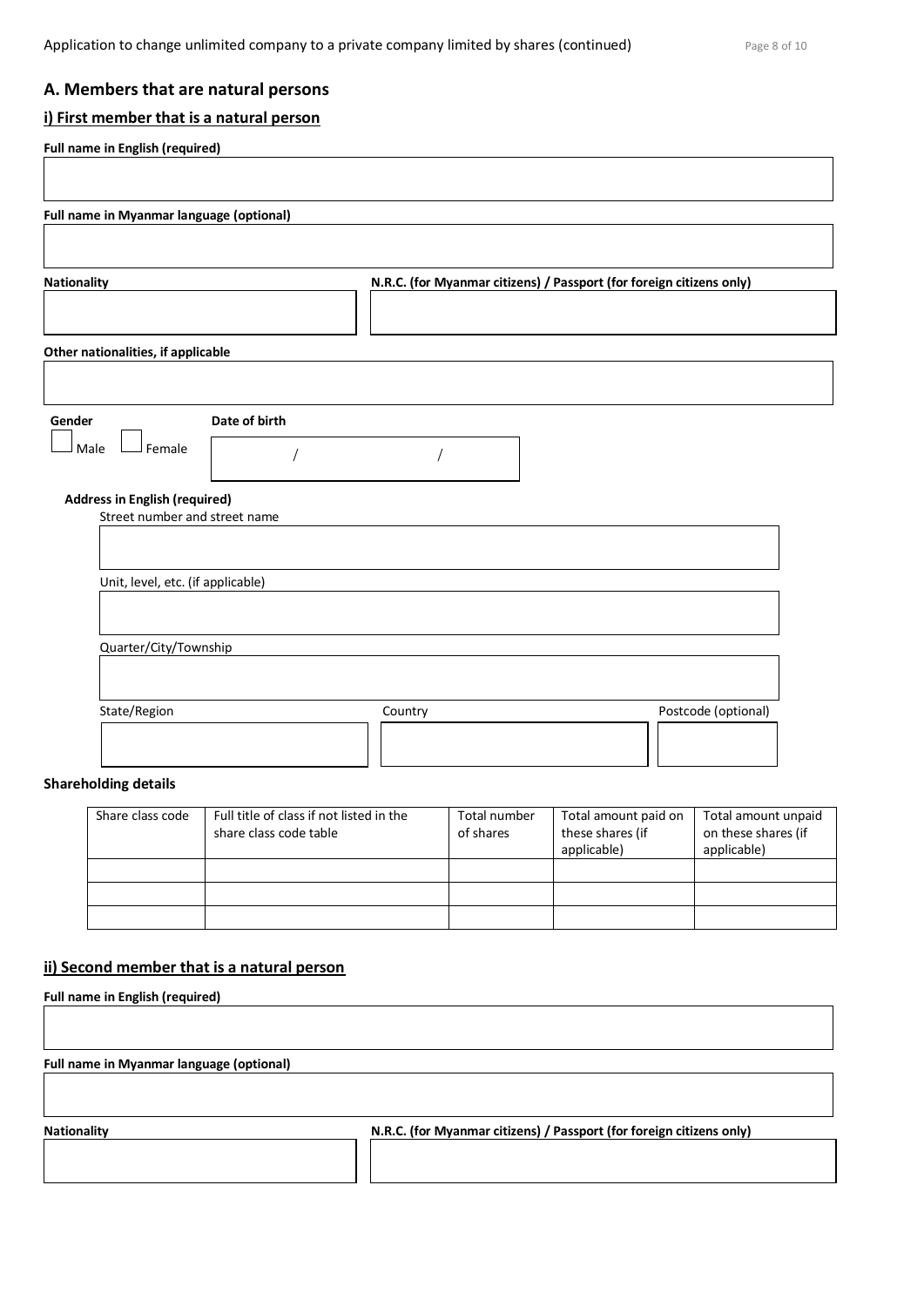| Male<br>Female<br><b>Address in English (required)</b><br>Street number and street name<br>Unit, level, etc. (if applicable)<br>Quarter/City/Township<br>State/Region<br>Postcode (optional)<br>Country<br>Full title of class if not listed in the<br>Share class code<br>Total number<br>Total amount paid on<br>Total amount unpaid<br>on these shares (if<br>these shares (if<br>of shares<br>share class code table | Gender | Date of birth |  |             |  |
|--------------------------------------------------------------------------------------------------------------------------------------------------------------------------------------------------------------------------------------------------------------------------------------------------------------------------------------------------------------------------------------------------------------------------|--------|---------------|--|-------------|--|
|                                                                                                                                                                                                                                                                                                                                                                                                                          |        |               |  |             |  |
|                                                                                                                                                                                                                                                                                                                                                                                                                          |        |               |  |             |  |
|                                                                                                                                                                                                                                                                                                                                                                                                                          |        |               |  |             |  |
|                                                                                                                                                                                                                                                                                                                                                                                                                          |        |               |  |             |  |
| <b>Shareholding details</b>                                                                                                                                                                                                                                                                                                                                                                                              |        |               |  |             |  |
|                                                                                                                                                                                                                                                                                                                                                                                                                          |        |               |  |             |  |
|                                                                                                                                                                                                                                                                                                                                                                                                                          |        |               |  |             |  |
|                                                                                                                                                                                                                                                                                                                                                                                                                          |        |               |  |             |  |
|                                                                                                                                                                                                                                                                                                                                                                                                                          |        |               |  |             |  |
|                                                                                                                                                                                                                                                                                                                                                                                                                          |        |               |  |             |  |
|                                                                                                                                                                                                                                                                                                                                                                                                                          |        |               |  |             |  |
| applicable)                                                                                                                                                                                                                                                                                                                                                                                                              |        |               |  |             |  |
|                                                                                                                                                                                                                                                                                                                                                                                                                          |        |               |  | applicable) |  |

# **B. Members that are corporate entities**

| <b>Registration number</b>                                                                                          |         | Jurisdiction of incorporation |                     |
|---------------------------------------------------------------------------------------------------------------------|---------|-------------------------------|---------------------|
| Address in English in home jurisdiction (for entities not registered in the Union)<br>Street number and street name |         |                               |                     |
|                                                                                                                     |         |                               |                     |
|                                                                                                                     |         |                               |                     |
| Unit, level, etc. (if applicable)                                                                                   |         |                               |                     |
|                                                                                                                     |         |                               |                     |
| Quarter/City/Township                                                                                               |         |                               |                     |
|                                                                                                                     |         |                               |                     |
| State/Region                                                                                                        | Country |                               | Postcode (optional) |
|                                                                                                                     |         |                               |                     |
|                                                                                                                     |         |                               |                     |